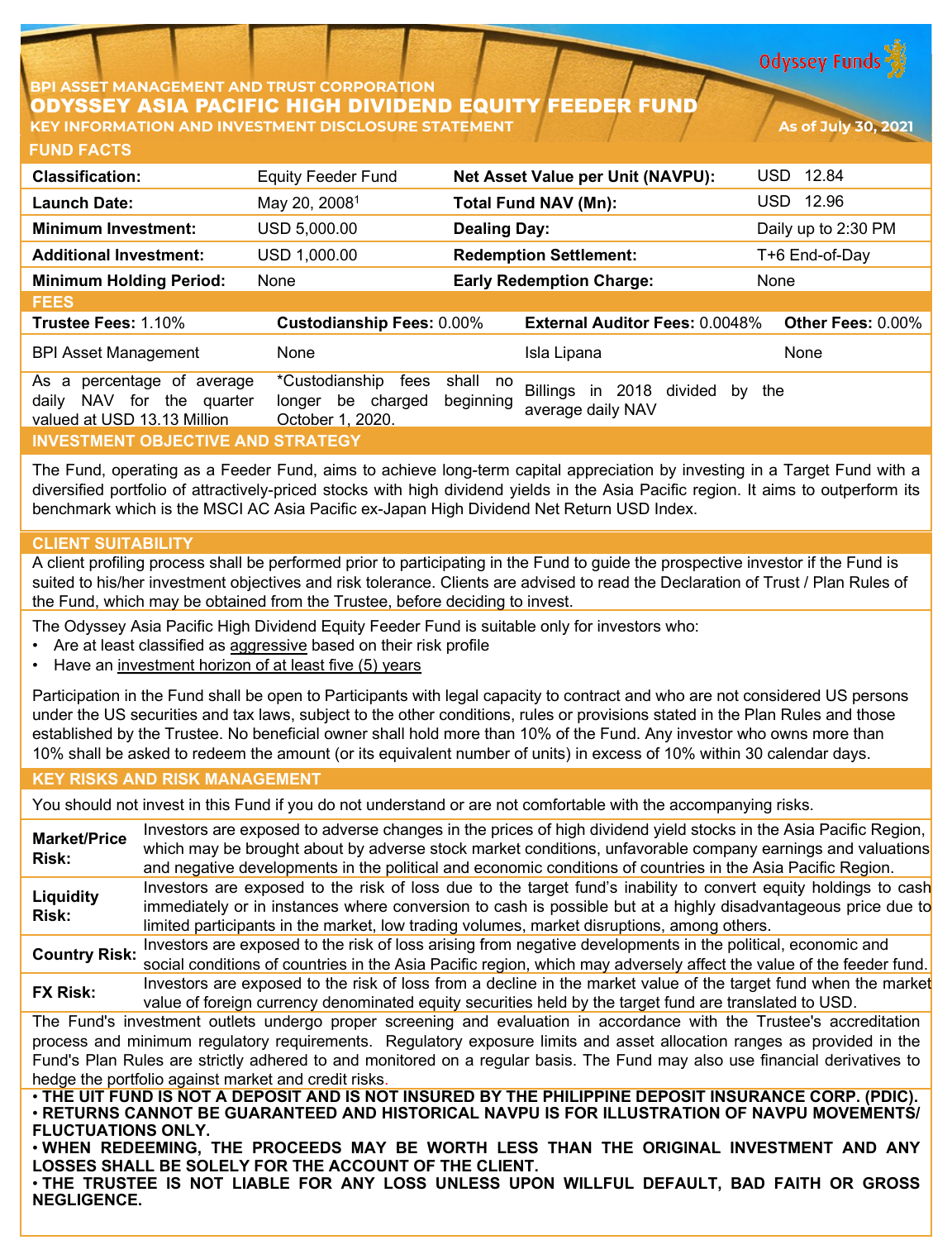### **FUND PERFORMANCE AND STATISTICS AS OF JULY 30, 2021**

(Purely for reference purposes and is not a guarantee of future results)



| *MSCI AC Asia Pacific ex-Japan High Dividend Net Return USD Index |         |         |       |          |       |       |
|-------------------------------------------------------------------|---------|---------|-------|----------|-------|-------|
| <b>CUMULATIVE PERFORMANCE (%) 2</b>                               |         |         |       |          |       |       |
|                                                                   | 1 mo    | 3 mos   | 6 mos | 1YR      | 3YRS  | S.I   |
| Fund                                                              | $-2.51$ | $-2.43$ | 3.46  | 23.82    | 13.83 | 28.40 |
| <b>Benchmark</b>                                                  | $-2.21$ | $-2.53$ | 5.96  | 26.37    | 35.91 | 99.00 |
| <b>ANNUALIZED PERFORMANCE (%) 2</b>                               |         |         |       |          |       |       |
|                                                                   | 1YR     | 2YRS    | 3YRS  | 4YRS     | 5YRS  | S.I   |
| Fund                                                              | 23.82   | 5.57    | 4.41  | 3.38     | 5.17  | 1.91  |
| <b>Benchmark</b>                                                  | 26.37   | 17.51   | 10.77 | 9.38     | 12.24 | 5.35  |
| <b>CALENDAR YEAR PERFORMANCE (%) 2</b>                            |         |         |       |          |       |       |
|                                                                   | YTD     | 2020    | 2019  | 2018     | 2017  | 2016  |
| Fund                                                              | 7.72    | 2.05    | 11.24 | $-9.01$  | 20.33 | 3.45  |
| <b>Benchmark</b>                                                  | 6.87    | 19.55   | 20.14 | $-14.23$ | 37.63 | 6.18  |

#### **PORTFOLIO COMPOSITION**

| % of Fund        |
|------------------|
| 98.89            |
| 1.36             |
|                  |
| $-0.25$          |
| % of Target Fund |
| 30.4             |
| 28.5             |
| 8.3              |
| 6.7              |
| 5.9              |
| % of Target Fund |
| 22.9             |
| 18.9             |
| 16.0             |
| 11.5             |
| 10.8             |
|                  |

| NAVPU over the past 12 months  |       |
|--------------------------------|-------|
| Highest                        | 13.50 |
| Lowest                         | 10.05 |
| <b>STATISTICS</b>              |       |
| Portfolio Beta                 | 0.85  |
| Volatility, Past 1 Year (%) 3  | 15.10 |
| Sharpe Ratio <sup>4</sup>      | 1.57  |
| Information Ratio <sup>5</sup> | -0.37 |

<sup>1</sup>The fund was originally launched as Odyssey Asia Pacific High Dividend Equity Fund. It was converted into a feeder fund last October 1, 2020.

2Returns are net of fees.

<sup>3</sup>Measures the degree to which the Fund fluctuates vis-à-vis its average return over a period of time.

4Used to characterize how well the return of a Fund compensates the investor for the level of risk taken. The higher the number, the better.

5Measures reward-to-risk efficiency of the portfolio relative to the benchmark. The higher the number, the higher the reward per unit of risk.

\*Declaration of Trust is available upon request through your branch of account.

#### **TOP TEN HOLDINGS**

| <b>Name</b>                                     | % of Target<br>Fund |
|-------------------------------------------------|---------------------|
| Taiwan Semiconductor Manufacturing<br>Co., Ltd. | 9.5                 |
| Samsung Electronics Co., Ltd.                   | 8.6                 |
| DBS Group Holdings Ltd                          | 3.1                 |
| Infosys Limited                                 | 3.0                 |
| <b>Rio Tinto Limited</b>                        | 2.7                 |
| China Construction Bank Corporation             | 2.2                 |
| <b>BHP Group Ltd</b>                            | 2.2                 |
| Hong Kong Exchanges & Clearing Ltd.             | 2.2                 |
| <b>CLP Holdings Limited</b>                     | 2.0                 |
| United Overseas Bank Ltd. (Singapore)           | 2.0                 |
|                                                 |                     |

## **RELATED PARTY TRANSACTIONS\***

The Fund has no transactions and outstanding investments with entities related to BPI Asset Management and Trust Corporation (BPI AMTC).

\* Related party in accordance with BPI AMTC's internal policy.

For more information, you may contact us at (632) 8580-**AMTC** (2682),

email us at bpi\_asset\_management@bpi.com.ph or visit our website, www.bpiassetmanagement.com.